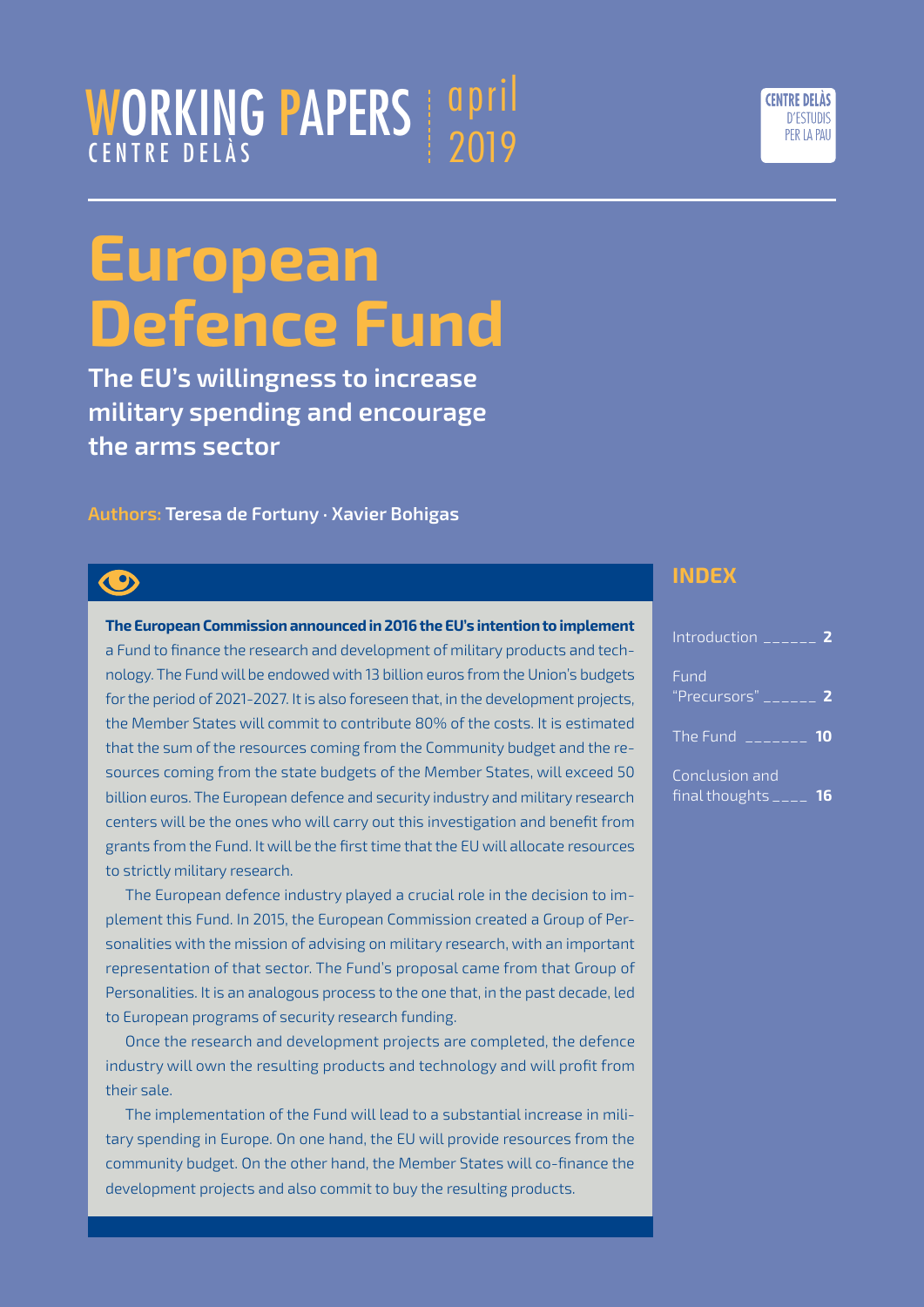## <span id="page-1-0"></span>WP<sup>april</sup> 2019 **Introduction**

Jean-Claude Juncker, the president of the European Commission, made public in his declaration on the State of the Union of 2016 the intention of the EU to promote and finance military investigation and announced the creation of a European Defence Fund (the Fund).

The Commission, however, had been working on this for some time. In 2015, the European Commissioner for Internal Market and Services, Elżbieta Bieńkowska, created a Group of Personalities (GoP) to advise on defence research. Of the 16 members, seven were presidents of arms companies (Indra, MBA, Saab, Airbus, BAE Systems, Leonardo, Liebherr-Aerospace), two were the presidents of military research centers (Fraunhofer-Gesellschaft and TNO), one was the director of an institute of international studies (Finnish Institute of International Affairs) and six were European politicians. This GoP presented a report in 2016 recommending the implementation of a defense research program with the aim of promoting a technological and industrial base for European defence. The program would be integrated into the Multiannual Financial Framework for 2021-2027. The European Commission took a good part of these recommendations in aspects such as the level of financing, intellectual property, a guaranteed market and, since 2021, a well-endowed financing program

#### **Fund "Precursors"**

Within the current budgetary period of the EU, which ends in 2020, two preliminary stages of this Defence Fund are already being implemented: The Preparatory Action on Defence Research (PADR), which covers the period 2017-2019 and the European Defence Industrial Development Programme (EDIDP),that will be developed in 2019-2020. The PADR finances military research and the EDIDP will finance the development of prototypes, equipment and technology. It is, therefore, public resources of the EU for military research.

#### **Projects in the mark of the PADR**

The PADR budget is 90 million euros, distributed between the three years of the program: 25 million for 2017 (the first projects have already been committed and started); 40 million for 2018 (calls for proposals approved and closed); 25 million for 2019 (pending confirmation and approval).<sup>1</sup> Its implementation will be through grants. In 2017, the first call for funding of military research projects was opened and five projects that are already being financed were approved:2 Ocean2020, ACAMSII, GOSSRA, Vestlife y PYTHIA.

**Ocean2020:** will receive a grant of about 35 million euros. Its objective is to support maritime surveillance missions and, for this purpose, it will integrate drones and unmanned submarines in the operations of the fleet. The information obtained will be combined with conventional systems to provide military commands with a complete picture from many different sources. The aim is to improve situational awareness in the maritime environment. The project will be managed by a consortium led by the Italian company Leonardo and brings together 42 partners

It is, therefore, public resources of the EU for military research

1. European Defence Agency. Pilot Project and Preparatory Action on Defence Research. [https://www.eda.europa.eu/](https://www.eda.europa.eu/what-we-do/activities/activities-search/pilot-project-and-preparatory-action-for-defence-research) [what-we-do/activities/activities-search/](https://www.eda.europa.eu/what-we-do/activities/activities-search/pilot-project-and-preparatory-action-for-defence-research) [pilot-project-and-preparatory-action-for](https://www.eda.europa.eu/what-we-do/activities/activities-search/pilot-project-and-preparatory-action-for-defence-research)[defence-research](https://www.eda.europa.eu/what-we-do/activities/activities-search/pilot-project-and-preparatory-action-for-defence-research) 

2. European Comission, "El Fondo Europeo de Defensa pone en marcha nuevos proyectos de investigación paneuropeos", Pressrelease, February 16, 2018. [http://europa.eu/](http://europa.eu/rapid/press-release_IP-18-763_es.htm) [rapid/press-release\\_IP-18-763\\_es.htm](http://europa.eu/rapid/press-release_IP-18-763_es.htm)

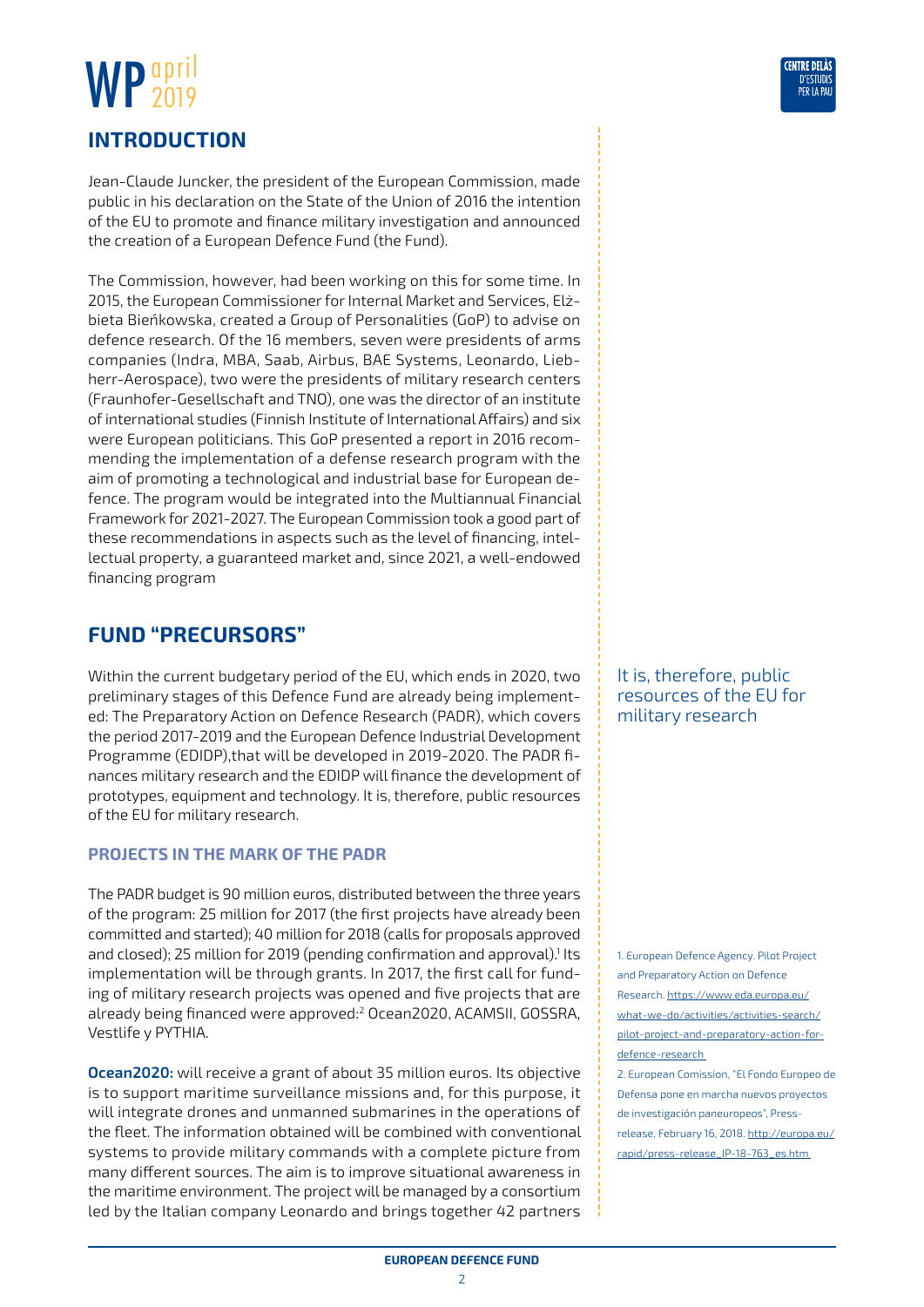#### WP april 2019

from fifteen EU countries. In 2019 there will be two demonstrations in the real world, one in the Baltic countries, led by the Swedish Navy, and another in the Mediterranean, led by the Italian Navy. The Defense Ministries of Spain, Estonia, France, Greece, Italy, Lithuania, the Netherlands, Portugal, Sweden and the United Kingdom are participating in it. The industrial partners are: Indra, Safran, Saab, MBDA, PGZ/CTM Hensoldt, Intracom-IDE, Fincantieri and Qinetiq. The research centers participate: Fraunhofer-Gesellschaft, TNO (Nederlandse Organisatie voor Toegepast Natuurwetenschappelijk Onderzoek), Center for Maritime Research and Experimentation (CMRE NATO) and the Italian Istituto Affari Internazionali (IAI).

**ACAMSII:** this project will develop adaptive camouflage for soldiers that will protect them against sensors that operate in a series of wavelength ranges. Partners from Germany, France, Lithuania, the Netherlands, Portugal and Sweden are participating. The participating companies come from the textile, aerospace and defense system integrators sectors: CITEVE, Damel and Safran. The research centers are: Totalförsvarets forskningsinstitut (FOI) of Sweden, Fraunhofer-Gesellschaft and TNO.

**Gossra:** will improve the compatibility of complex systems elements (for example sensors or digital protective goggles) worn by soldiers. It aims to guarantee, on the one hand, that the devices with which the soldiers are equipped work together and, on the other hand, to create a methodology to specify how the components are connected, which will facilitate the development of new devices that can work with the existing equipment. This project will be managed by partners from Germany, Spain, Italy, the Netherlands, Poland, Portugal and Sweden. The companies involved are Rheinmetall, Indra, GMV Aerospace and Defense, Leonardo, Larimart and Saab, as well as the Tekever and iTTi SMEs and the TNO research center.

**Vestlife:** aims to create ultralight armored suits for infantry soldiers, effective clothing in a defense context, but light, flexible and comfortable. Participants from Spain, Finland, Italy, the Netherlands and Portugal, together with the companies CITEVE and FY-composites, and the research centers AITEX and TECNALIA. Two SMEs also participate in the project: BRAPA and Petroceramics.

**PYTHIA:** in December 2017 the first grant agreement was signed with this consortium. This project aims to determine the key trends in the world of innovative defense technologies, which is rapidly evolving.

The PYTHIA project aims to determine the key trends in the world of innovative defense technologies, which is rapidly evolving

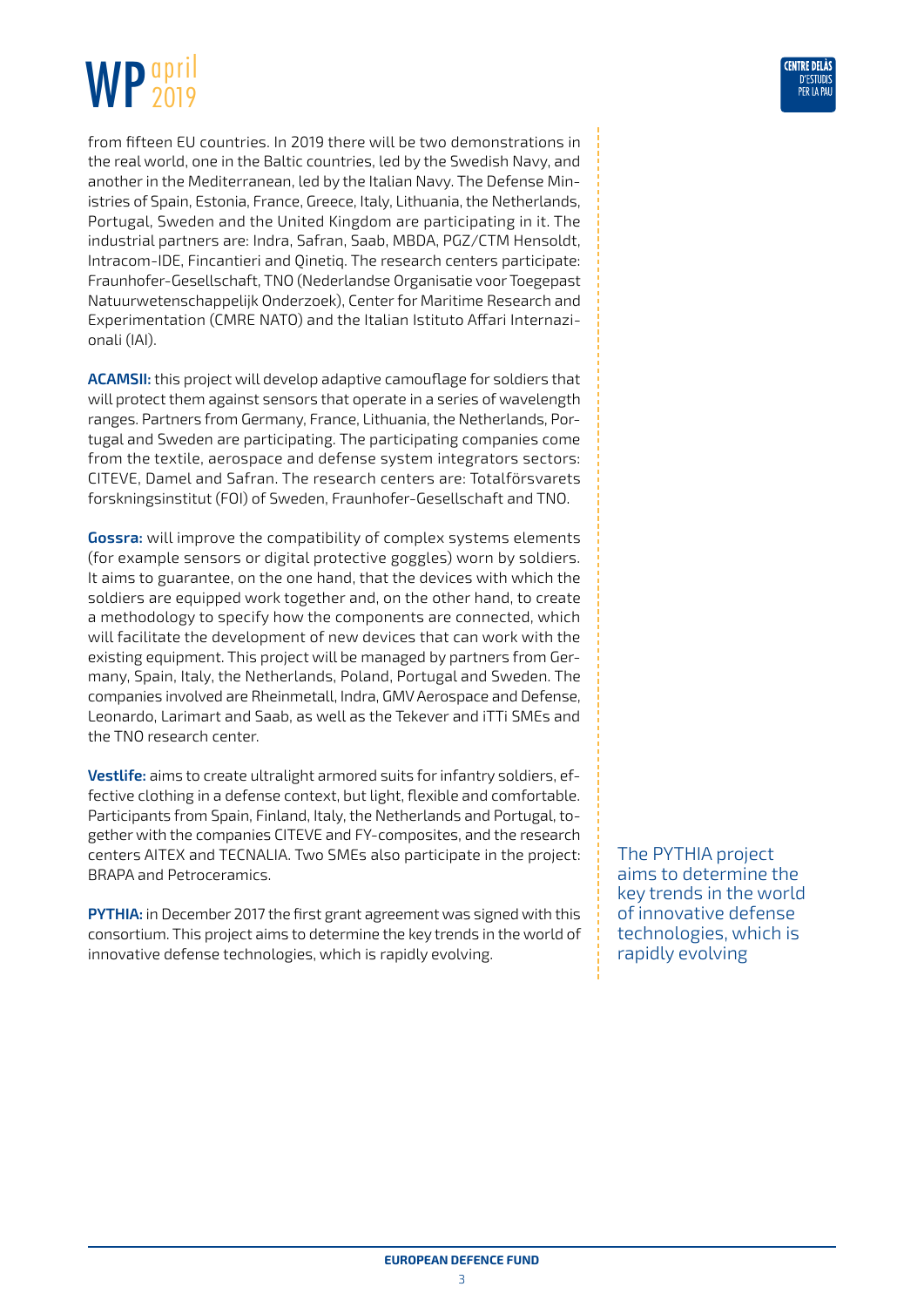

| <b>ACAMSII</b>                     | <b>Adaptive Camouflage for the Soldier II</b>                                |                 |
|------------------------------------|------------------------------------------------------------------------------|-----------------|
| Subvention $(\epsilon)$            | 2,631,507                                                                    |                 |
| Starting date                      | May 1, 2018                                                                  |                 |
| Duration                           | 36 months                                                                    |                 |
|                                    | Participants (7)                                                             |                 |
|                                    | TOTALFORSVARETS FORSKNINGSINSTITUT (FOI)                                     | Sweden          |
|                                    | CENTRO TECNOLOGICO DAS INDUSTRIAS TEXTIL E DO VESTUARIO DE PORTUGAL (CITEVE) | Portugal        |
| FORSCHUNG E.V. (IOSB)              | FRAUNHOFER GESELLSCHAFT ZUR FÖRDERUNG DER ANGEWANDTEN                        | Germany         |
|                                    | DAMEL - CONFECCAO DE VESTUARIO LDA (DAM)                                     | Portugal        |
|                                    | TEXTILE INSTITUTE OF CENTER FOR PHYSICAL SCIENCES AND TECHNOLOGY (FTMC)      | Lithuania       |
| ONDERZOEK TNO (TNO)                | NEDERLANDSE ORGANISATIE VOOR TOEGEPAST-NATUURWETENSCHAPPELIJK                | The Netherlands |
| SAFRAN ELECTRONICS & DEFENSE (SAF) |                                                                              | France          |

| <b>GOSSRA</b>                        | Generic Open Soldier System Reference Architecture            |                 |
|--------------------------------------|---------------------------------------------------------------|-----------------|
| Subvention $(\epsilon)$              | 1,488,642                                                     |                 |
| Starting date                        | June 1, 2018                                                  |                 |
| Duration                             | 22 months                                                     |                 |
|                                      | Participants (9)                                              |                 |
| RHEINMETALL ELECTRONICS GMBH (RME)   |                                                               | Germany         |
| GMV AEROSPACE AND DEFENCE S.A. (GMV) |                                                               | Spain           |
| ITTI SP. Z 0.0. (ITTI)               |                                                               | Poland          |
| TEKEVER ASDS LDA. (TEKEVER)          |                                                               | Portugal        |
| LARIMART S.P.A. (LARIMART)           |                                                               | Italy           |
| LEONARDO - SOCIETA PER AZIONI (LDO)  |                                                               | Italy           |
| SAAB AKTIEBOLAG (SAAB)               |                                                               | Sweden          |
| INDRA SISTEMAS SA (INDRA)            |                                                               | Spain           |
| ONDERZOEK (TNO)                      | NEDERLANDSE ORGANISATIE VOOR TOEGEPAST-NATUURWETENSCHAPPELIJK | The Netherlands |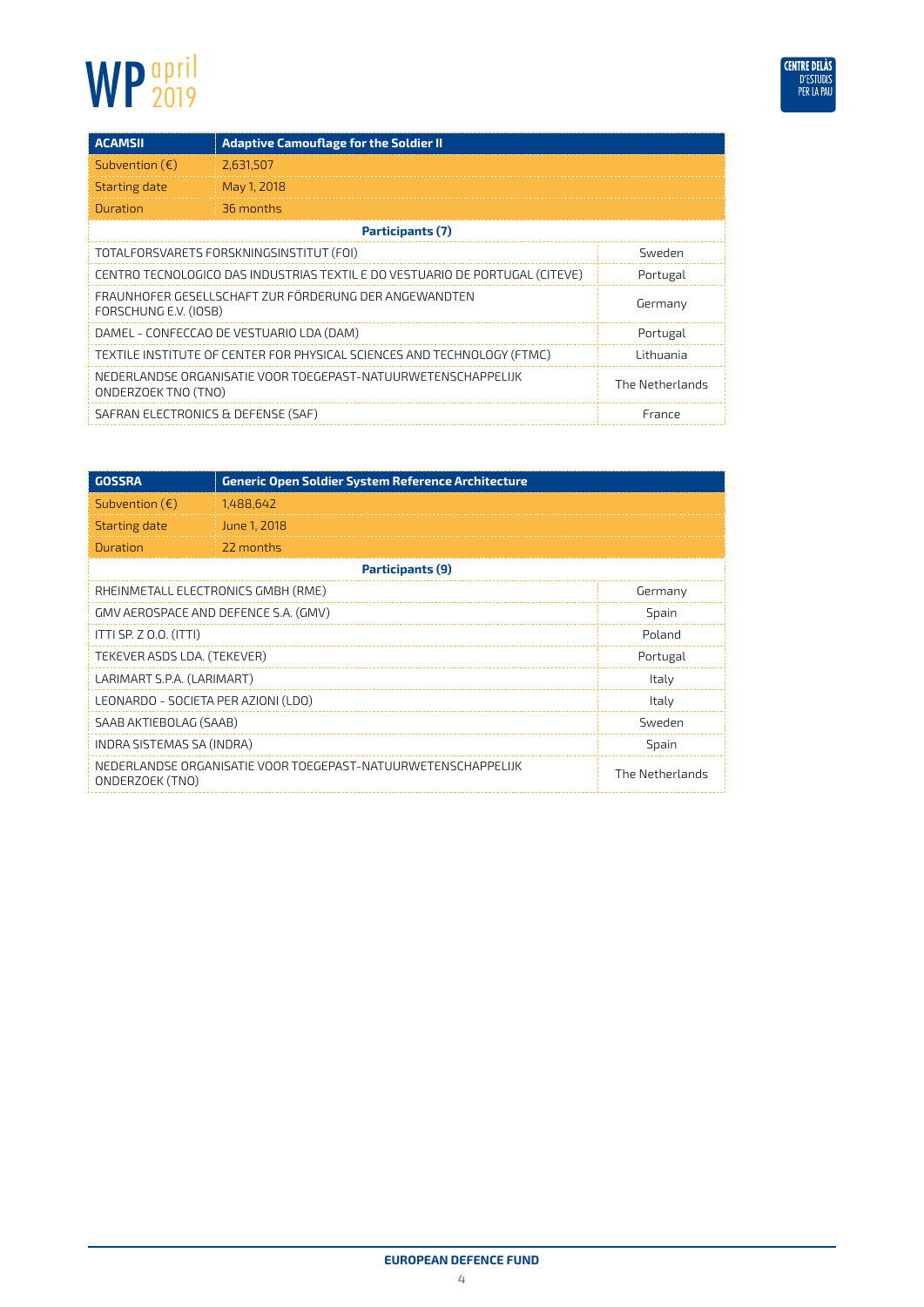

| <b>OCEAN2020</b>                         | <b>Open Cooperation for European Maritime Awareness</b>               |                 |
|------------------------------------------|-----------------------------------------------------------------------|-----------------|
| Subvention $(\epsilon)$                  | 35,480,000                                                            |                 |
| <b>Starting date</b>                     | April 1, 2018                                                         |                 |
| Duration                                 | 36 months                                                             |                 |
|                                          | <b>Participants (42)</b>                                              |                 |
| LEONARDO - SOCIETA PER AZIONI            |                                                                       | Italy           |
|                                          | NATO SCIENCE AND TECHNOLOGY ORGANISATION                              | International   |
| <b>INDRA SISTEMAS SA</b>                 |                                                                       | Spain           |
|                                          | FRAUNHOFER GESELLSCHAFT ZUR FOERDERUNG DER ANGEWANDTEN FORSCHUNG E.V. | Germany         |
| SAAB AKTIEBOLAG                          |                                                                       | Sweden          |
|                                          | OSRODEK BADAWCZO-ROZWOJOWY CENTRUM TECHNIKI MORSKIEJ SPOLKA AKCYJNA   | Poland          |
| SAFRAN ELECTRONICS & DEFENSE             |                                                                       | France          |
|                                          | INTRACOM SA DEFENSE ELECTRONIC SYSTEMS                                | Greece          |
| ONDERZOEK TNO                            | NEDERLANDSE ORGANISATIE VOOR TOEGEPAST-NATUURWETENSCHAPPELIJK         | The Netherlands |
| QINETIQ LIMITED                          |                                                                       | United Kingdom  |
|                                          | BALTIJOS PAZANGIU TECHNOLOGIJU INSTITUTAS                             | Lithuania       |
| GMV IS SKYSOFT SA                        |                                                                       | Portugal        |
| MBDA DEUTSCHLAND GMBH                    |                                                                       | Germany         |
| I.D.S. - INGEGNERIA DEI SISTEMI - S.P.A. |                                                                       | Italy           |
| GMV AEROSPACE AND DEFENCE SA             |                                                                       | Spain           |
| TERMA A/S                                |                                                                       | Denmark         |
| <b>ECA ROBOTICS</b>                      |                                                                       | France          |
| FINCANTIERI SPA                          |                                                                       | Italy           |
| E-GEOS SPA                               |                                                                       | Italy           |
| TEKNOLOGIAN TUTKIMUSKESKUS VTT OY        |                                                                       | Finland         |
| CYBERNETICA AS                           |                                                                       | Estonia         |
| UMS SKELDAR                              |                                                                       | Sweden          |
| SEADRONE                                 |                                                                       | Spain           |
| AUTONAUT LTD                             |                                                                       | United Kingdom  |
| BLUE BEAR SYSTEMS RESEARCH LIMITED       |                                                                       | United Kingdom  |
|                                          | CONSORZIO NAZIONALE INTERUNIVERSITARIO PER LE TELECOMUNICAZIONI       | Italy           |
|                                          | ETHNIKO KAI KAPODISTRIAKO PANEPISTIMIO ATHINON                        | Greece          |
| PROLEXIA                                 |                                                                       | France          |
|                                          | SCHONHOFER SALES AND ENGINEERING GMBH                                 | Germany         |
| ANTYCIP SIMULATION SAS                   |                                                                       | France          |
| INFINITE VISION GMBH & CO. KG            |                                                                       | Germany         |
| <b>INSIS SpA</b>                         |                                                                       | Italy           |
|                                          | ALTUS LSA COMMERCIAL AND MANUFACTURING SA                             | Greece          |
| LUCIAD NV                                |                                                                       | Belgium         |
| ISTITUTO AFFARI INTERNAZIONALI           |                                                                       | Italy           |
| HENSOLDT SENSORS GMBH                    |                                                                       | Germany         |
| <b>BLACKSHAPE SPA</b>                    |                                                                       | Italy           |
| MINISTERO DELLA DIFESA                   |                                                                       | Italy           |
| LITHUANIAN ARMED FORCES                  |                                                                       | Lithuania       |
| MINISTRY OF NATIONAL DEFENCE, GREECE     |                                                                       | Greece          |
| MINISTERIO DA DEFESA NACIONAL            |                                                                       | Portugal        |
| MINISTERIO DE DEFENSA DE ESPAÑA          |                                                                       | Spain           |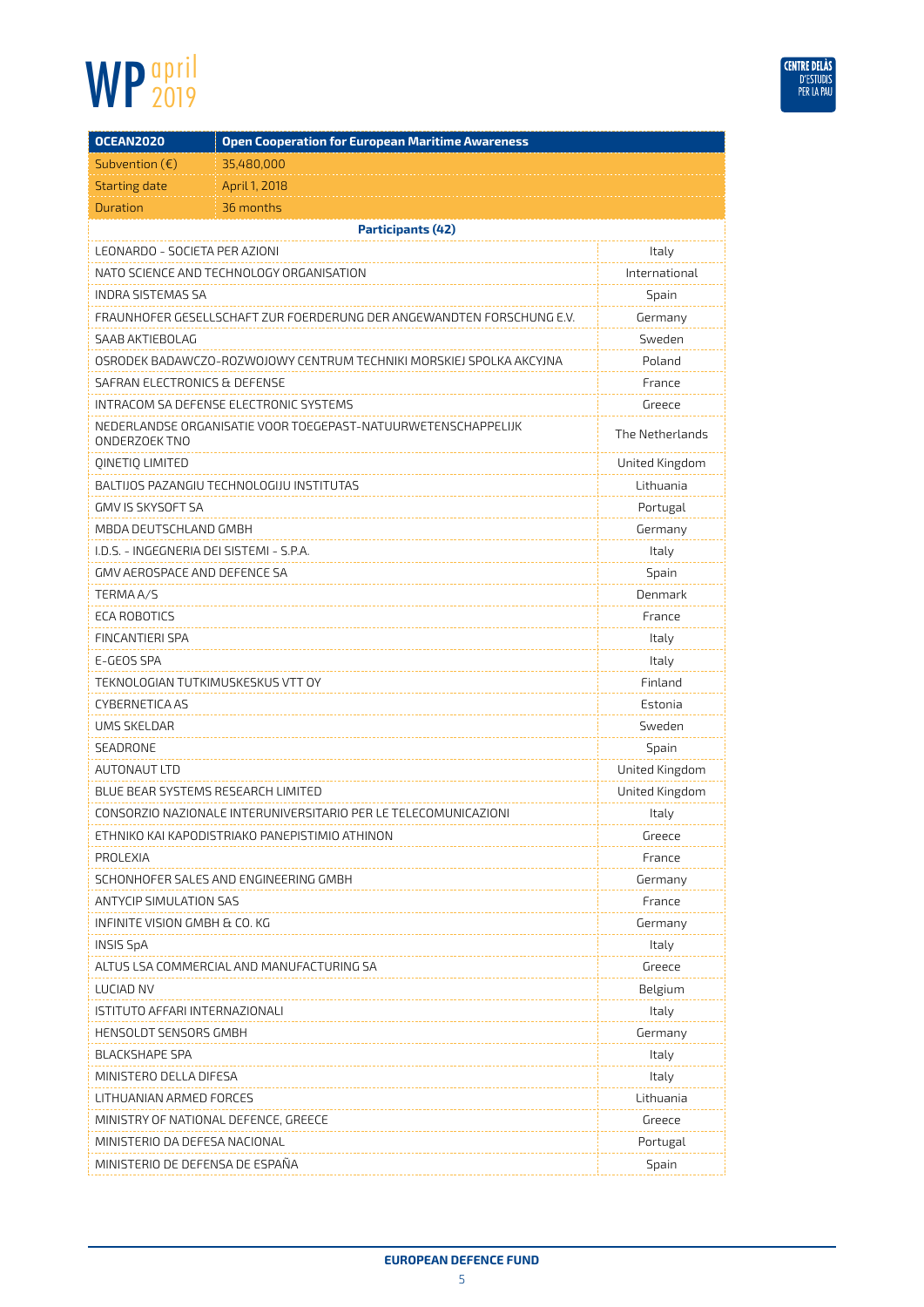| <b>PYTHIA</b>                  | <b>Predictive Methodology for Technology Intelligence Analysis</b>                       |                |
|--------------------------------|------------------------------------------------------------------------------------------|----------------|
| Subvention $(\epsilon)$        | 947.610                                                                                  |                |
| Starting date                  | February 1, 2018                                                                         |                |
| Duration                       | 18 months                                                                                |                |
|                                | Participants (8)                                                                         |                |
|                                | ENGINEERING - INGEGNERIA INFORMATICA SPA                                                 | Italy          |
| ZANASI ALESSANDRO SRL (Z&P)    |                                                                                          | Italy          |
| EXPERT SYSTEM FRANCE (ESF)     |                                                                                          | France         |
| HAWK ASSOCIATES LIMITED (HAWK) |                                                                                          | United Kingdom |
|                                | WOJSKOWA AKADEMIA TECHNICZNA IM JAROSLAWA DABROWSKIEGO (WAT)                             | Poland         |
| INSTITUT PO OTBRANA (BDI)      |                                                                                          | Bulgaria       |
|                                | I.C.S.A. INTELLIGENCE CULTURE AND STRATEGIC ANALYSIS (ICSA)                              | Italy          |
|                                | UNIVERSITATEA NATIONALA DE APARARE CAROLI /<br>CAROL I NATIONAL DEFENCE UNIVERSITY (NDU) | Romania        |

| <b>VESTLIFE</b>                                                                          | <b>Ultralight Modular Bullet Proof Integral Solution</b><br>for Dismounted Soldier Protection |                 |
|------------------------------------------------------------------------------------------|-----------------------------------------------------------------------------------------------|-----------------|
| Subvention $(\epsilon)$                                                                  | 2.433.425                                                                                     |                 |
| Starting date                                                                            | May 1, 2018                                                                                   |                 |
| Duration                                                                                 | 36 months                                                                                     |                 |
| Participants (6)                                                                         |                                                                                               |                 |
| ASOCIACION DE INVESTIGACION DE LA INDUSTRIA TEXTIL (AITEX)<br>Spain                      |                                                                                               |                 |
| CENTRO TECNOLOGICO DAS INDUSTRIAS TEXTIL E DO VESTUARIO DE PORTUGAL (CITEVE)<br>Portugal |                                                                                               |                 |
| BRASSER PAUL (BRAPA)                                                                     |                                                                                               | The Netherlands |
|                                                                                          | FUNDACION TECNALIA RESEARCH & INNOVATION (TECNALIA)                                           | Spain           |
| PETROCERAMICS SPA (PETROCERAMICS)                                                        |                                                                                               | Italy           |
| FY-COMPOSITES OY (FY-COMPOSITES)                                                         |                                                                                               | Finland         |

Three more projects are expected to be financed within the 2018 budget, pending publication.

On March 19, 2019 the Commission published the new calls for proposals for 2019, which will earmark 25 million euros to research into the mastery of the electromagnetic spectrum and future disruptive defense technologies, two areas considered essential for Europe's technological leadership and independence. Calls for disruptive technologies will examine how the Union can better support these technologies that can generate transformative changes in the military field. This will prepare the ground for the arrival of the European Defense Fund, which could assign up to 8% of its budget to these technologies. The themes of these calls are the following: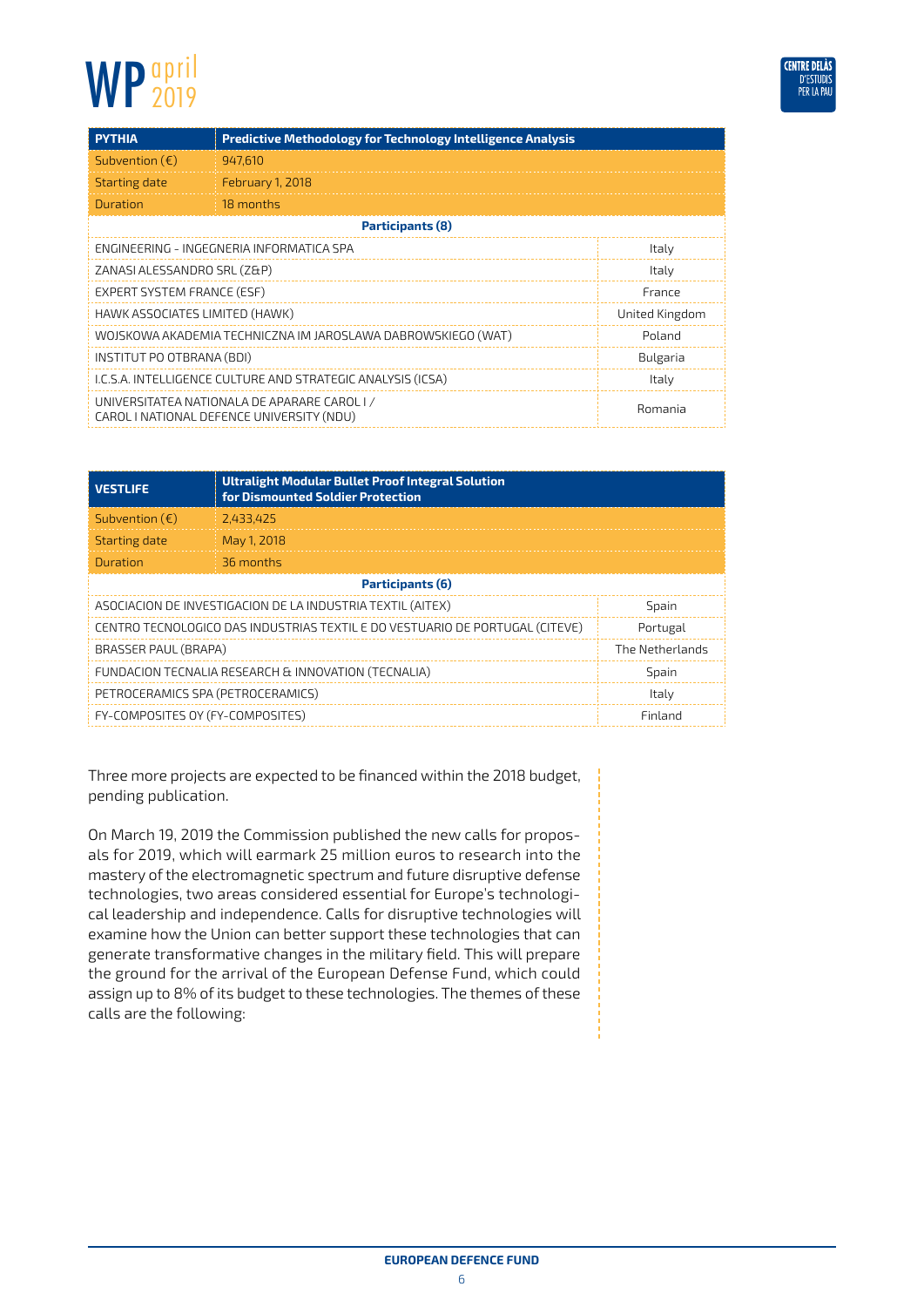

| <b>Themes</b>                                                                                                                                                                                         | <b>Allowance</b><br>(millions of euros)<br>for each theme<br>(budget 2019) |
|-------------------------------------------------------------------------------------------------------------------------------------------------------------------------------------------------------|----------------------------------------------------------------------------|
| Mastery of the electromagnetic spectrum - Radar,<br>communications and electronic warfare functions based on the<br>European Active system Electronically Scanned Arrays for military<br>applications | 10                                                                         |
| Future disruptive technologies for defense (without predefined<br>themes)                                                                                                                             | 3.96                                                                       |
| Future disruptive technologies for defense (5 predefined themes)                                                                                                                                      | 7.5                                                                        |
| Unmanned systems - Interoperability standards for military<br>unmanned systems                                                                                                                        | 1.5                                                                        |
| TOTAL                                                                                                                                                                                                 | 23.26                                                                      |

#### **Projects under the EDIDP framework**

Endowed with 500 million euros, the Commission is already launching the first work plan under the EDIDP coverage, with which it will subsidize industrial defense projects during 2019-2020. On April 4, the Commission has published 16 calls for proposals for 2019 and it is expected that some more will be published in 2020.<sup>3</sup> These calls will cover priority areas in all fields: air, land, sea, cyberspace and space.<sup>4</sup> See breakdown below:

#### **Facilitation of the operations, the protection and the mobility of military forces**

| <b>Categories</b>                                                                                                                 | 2019 (M€) | 2020 (M€) |
|-----------------------------------------------------------------------------------------------------------------------------------|-----------|-----------|
| Capabilities for the detection of CBRN threats<br>(chemical, biological, radiological and nuclear)<br>and medical countermeasures |           | 13.5      |
| Multi-objective unmanned ground systems                                                                                           | 30.6      |           |
| Underwater control that contributes to the resistance in<br>the sea                                                               |           | 22 5      |
| Capacities of antidrones systems                                                                                                  |           | 13.5      |

#### **Strategic information and security of communications and the cyberspace**

| <b>Categories</b>                                                                                                                                                                                                  | 2019 (M€) | 2020 (M€) |
|--------------------------------------------------------------------------------------------------------------------------------------------------------------------------------------------------------------------|-----------|-----------|
| Air or space capabilities for intelligence, surveillance and<br>reconnaissance (ISR) and communications, tactical aerial<br>remote control systems and series of sensors for air<br>traffic management integration | 43.7      |           |
| Cybersituation and defense capabilities, military<br>networks and technologies for secure communications<br>and information sharing                                                                                | 17.7      | 14.3      |
| Cybersituation and early warning capabilities                                                                                                                                                                      |           | 22.5      |
| Satellite communication capabilities: situation, navigation<br>and timing                                                                                                                                          | 44.1      |           |
| Capacity of maritime surveillance                                                                                                                                                                                  |           | 20        |
| European control and command system (C2) for strategic<br>and tactical levels.                                                                                                                                     | 20        |           |

3. See "call for proposals" in the European Commission, "El Fondo Europeo de Defensa va por buen camino, con 525 millones de euros para Eurodrone y otros proyectos conjuntos de investigación e industria", Press-release, March 19, 2019. [http://](http://europa.eu/rapid/press-release_IP-19-1717_es.htm) [europa.eu/rapid/press-release\\_IP-19-](http://europa.eu/rapid/press-release_IP-19-1717_es.htm) [1717\\_es.htm](http://europa.eu/rapid/press-release_IP-19-1717_es.htm)

4. European Comission; "Stepping up the EU's role as a security and defence provider". EDIDP and PADR – factsheet, 19/03/2019. [https://](https://ec.europa.eu/docsroom/documents/34510) [ec.europa.eu/docsroom/documents/34510](https://ec.europa.eu/docsroom/documents/34510)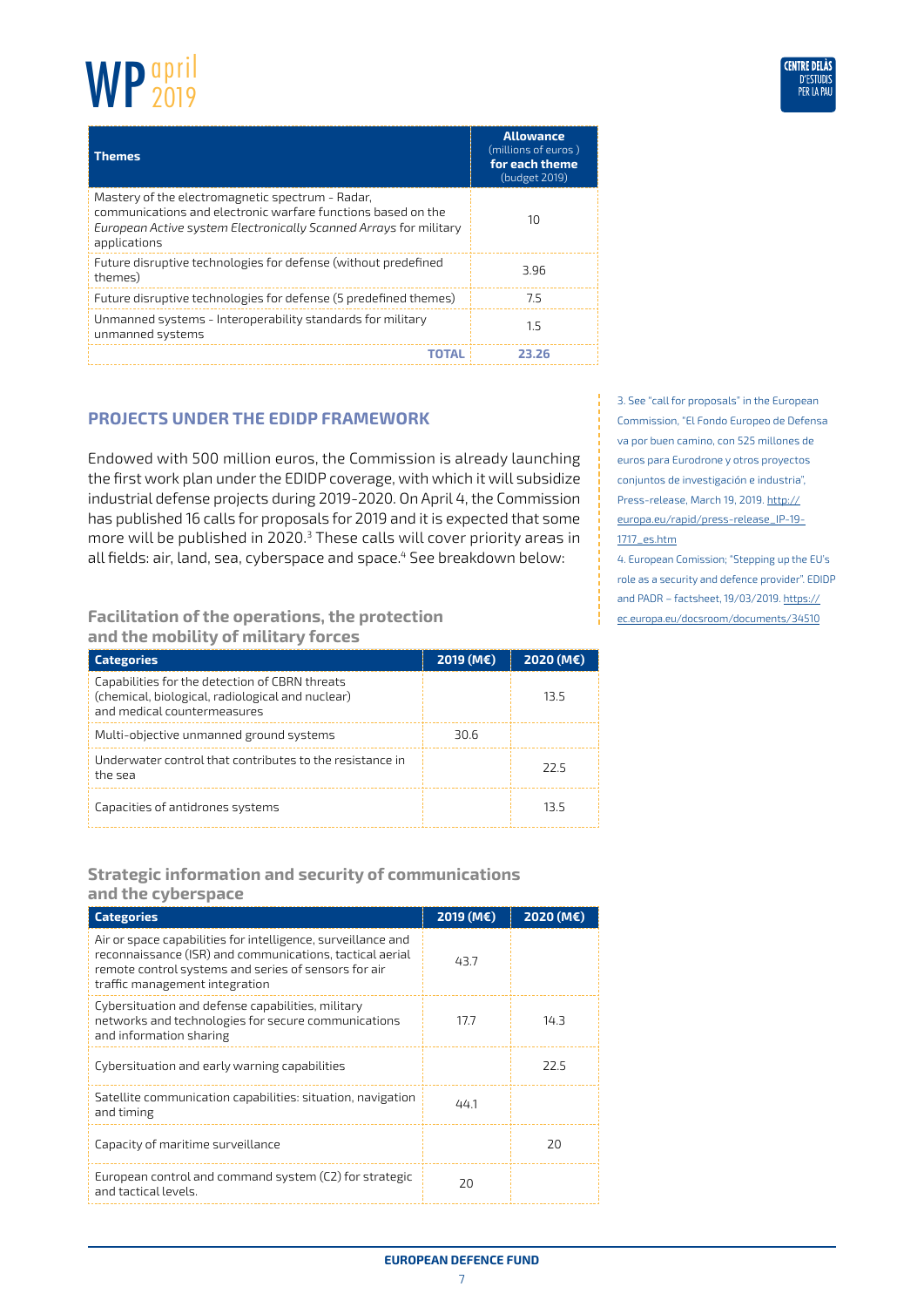



#### **Capacity to establish very high technology operations**

| <b>Categoríes</b>                                                                                                          | $2019 (M\epsilon)$ | 2020 (M€) |
|----------------------------------------------------------------------------------------------------------------------------|--------------------|-----------|
| Improvement of the current technology and development<br>of the next generation of precision ground attack<br>capabilities | 6.5                |           |
| Ground combat capabilities                                                                                                 |                    |           |
| Aerial combat capabilities                                                                                                 |                    | 77        |
| Future naval systems and related technologies                                                                              | 14.5               |           |

#### **Innovative defense technologies and SMEs**

| <b>Categories</b>                                                                                                                                 | 2019 (M€) | 2020 (M€) |
|---------------------------------------------------------------------------------------------------------------------------------------------------|-----------|-----------|
| Simulation and virtual reality instruments, and equipment<br>for training, systems design, development<br>and integration, testing and validation |           | 3.5       |
| Artificial intelligence defense technologies                                                                                                      |           | 57        |
| Category for SMEs - Innovative defence-oriented<br>solutions                                                                                      | 7.5       | 10        |

Apart from those 21 calls, two projects have been proposed to receive direct aid: 100 million euros will be used to finance the development of the Eurodron (*Medium Altitude Long Endurance Remotely Piloted Aircraft System*, MALE RPAS), considered essential for the strategic autonomy of Europe and 37 million euros will be allocated to interoperability and security of military communications through the ESSOR program.

Eurodron is managed by OCCAR (*Organization Conjointe de Coopération en matière d'Armement*) and aims to develop a double turboprop aircraft in two configurations: a version for intelligence, surveillance and reconnaissance, and another equipped with armament. France, Germany, Italy and Spain are participants in the project and Belgium has observer status.5 Airbus, the main contractor, together with the other participants, Dassault and Leonardo, presented a model<sup>6</sup> at the Berlin Air Show in April 2018. On December 13, 2018, the invitation to submit an offer related to the development and production phase of the European MALE RPAS program was announced on the Airbus website.7 Airbus, as the main contractor, will coordinate the industrial response.

The ESSOR project (*European Secure SOftware defined Radio*) is an interoperable system of military voice and data communications. It is a PESCO project.<sup>8</sup> The governments of Finland, France, Italy, Poland, Spain and Sweden are participating. Also managed by OCCAR. The members of the industrial consortium are Bittium of Finland, Indra of Spain, Leonardo of Italy, Radmor of Poland and Thales of France.<sup>9</sup>

5. Fergus Kelly; "EU allocates €525 million for defense projects including Eurodrone", *The Defense Post*, March 19, 2019. [https://](https://thedefensepost.com/2019/03/19/eu-funding-defense-projects-eurodrone-525-million/) [thedefensepost.com/2019/03/19/eu-funding](https://thedefensepost.com/2019/03/19/eu-funding-defense-projects-eurodrone-525-million/)[defense-projects-eurodrone-525-million/](https://thedefensepost.com/2019/03/19/eu-funding-defense-projects-eurodrone-525-million/)  6. Sebastian Sprenger; "Companies unveil 'Eurodrone' model at Berlin Air Show", Defense News, April 26, 2018. [https://](https://www.defensenews.com/industry/techwatch/2018/04/26/companies-unveil-eurodrone-model-at-berlin-air-show/) [www.defensenews.com/industry/](https://www.defensenews.com/industry/techwatch/2018/04/26/companies-unveil-eurodrone-model-at-berlin-air-show/) [techwatch/2018/04/26/companies-unveil](https://www.defensenews.com/industry/techwatch/2018/04/26/companies-unveil-eurodrone-model-at-berlin-air-show/)[eurodrone-model-at-berlin-air-show/](https://www.defensenews.com/industry/techwatch/2018/04/26/companies-unveil-eurodrone-model-at-berlin-air-show/) 7. Airbus, "The European MALE RPAS programme successfully passed the System Preliminary Design Review as final milestone of the Programme Definition Study", *Airbus Newsroom*, 13 December 2018. [https://www.](https://www.airbus.com/newsroom/press-releases/en/2018/12/The-European-MALE-RPAS-programme-successfully-passed-the-System-Preliminary-Design-Review.html) [airbus.com/newsroom/press-releases/](https://www.airbus.com/newsroom/press-releases/en/2018/12/The-European-MALE-RPAS-programme-successfully-passed-the-System-Preliminary-Design-Review.html) [en/2018/12/The-European-MALE-RPAS](https://www.airbus.com/newsroom/press-releases/en/2018/12/The-European-MALE-RPAS-programme-successfully-passed-the-System-Preliminary-Design-Review.html)[programme-successfully-passed-the-](https://www.airbus.com/newsroom/press-releases/en/2018/12/The-European-MALE-RPAS-programme-successfully-passed-the-System-Preliminary-Design-Review.html)[System-Preliminary-Design-Review.html](https://www.airbus.com/newsroom/press-releases/en/2018/12/The-European-MALE-RPAS-programme-successfully-passed-the-System-Preliminary-Design-Review.html) 8. Fergus Kelly; "EU allocates €525 million for defense projects including Eurodrone", The Defense Post, March 19, 2019. [https://](https://thedefensepost.com/2019/03/19/eu-funding-defense-projects-eurodrone-525-million/) [thedefensepost.com/2019/03/19/eu-funding](https://thedefensepost.com/2019/03/19/eu-funding-defense-projects-eurodrone-525-million/)[defense-projects-eurodrone-525-million/](https://thedefensepost.com/2019/03/19/eu-funding-defense-projects-eurodrone-525-million/) 9. Press-release, "ESSOR (Furopean) Secure SOftware defined Radio) programme continues into the development of Operational Capability 1 (OC1)", Bittium Corporation, November 7, 2017. [https://www.bittium.com/index.](https://www.bittium.com/index.php?id=1602&locate=PRM%2F2017%2F2722446) [php?id=1602&locate=PRM%2F](https://www.bittium.com/index.php?id=1602&locate=PRM%2F2017%2F2722446) [2017%2F2722446](https://www.bittium.com/index.php?id=1602&locate=PRM%2F2017%2F2722446)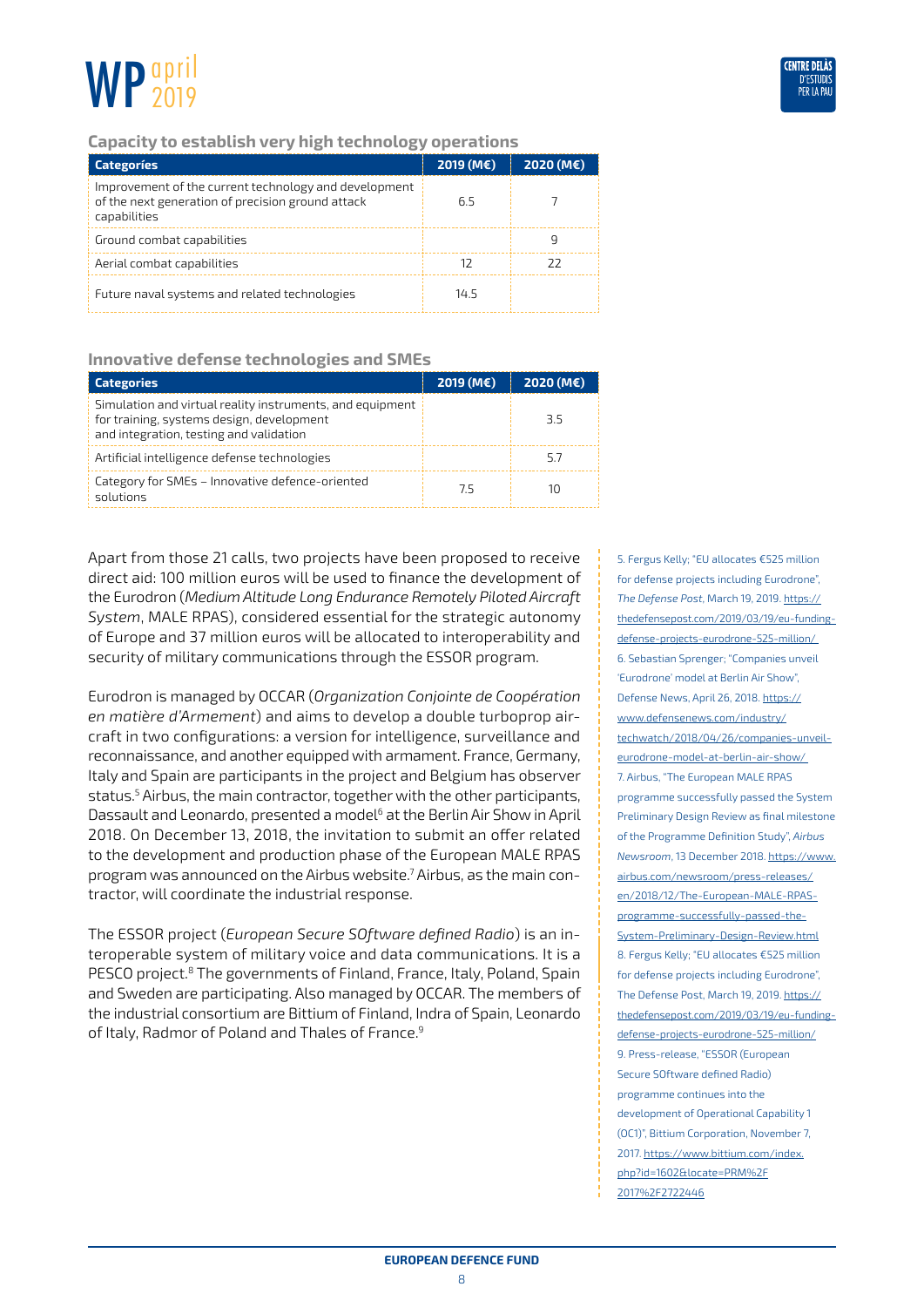

#### **The role of the Group of Personalities**

With only a few projects already approved so far, most of them can be seen as the winners of those entities whose presidents were members of that Group of Personalities created in 2015 by the European Commission to advise on defense research. That is to say, the Commission creates an advisory group constituted in good part by the private sector of the military and security industry. This group advises a policy of public investment in research and development in the field of defense that substantially benefits this sector. And the Commission scrupulously follows its recommendations.

We are witnessing the repetition of the move that the Commission and the European defense industry made years ago in the field of security. Indeed, in 2003, the European Commission established a Group of Personalities (GoP) in the field of security research, which included 8 representatives (of 21 members) of the arms industry.<sup>10</sup> In February 2004, the Commission was already including most of the GoP recommendations and announced the launch of a *Preparatory Action on Security Research* (PASR). This GoP for security research laid the foundations for the future *European Security Research Program* (ESRP), whose objective was the development of security technologies and the promotion of a globally competitive European security industry. In 2007, the ESRP, with an allocation of 1,400 million euros, was integrated into the FP7 framework program (Seventh Framework Program for Research and Development, 2007-2013). Currently, the ESRP is the security component, with an allocation of 1,700 million euros, of the *Horizon 2020* program, covering the period 2014-2020.

In the two GoPs, the one in 2003 on security research and the one in 2015 (mentioned at the beginning of this article) on defense research, the specific weight of the European defense and security industry was significant, as shown in the following table. The military research centers Fraunhofer-Gesellschaft and TNO were part of the 2015 GoP (TNO was also a member of the 2003 GoP).

**Involvement of security and defense companies in the Group of Personalities (GoP) in 2003 and 2015**

| <b>Company</b>                | <b>GoP 2003</b> | <b>GoP 2015</b> |
|-------------------------------|-----------------|-----------------|
| AIRBUS (abans EADS)           | X               | X               |
| <b>BAE Systems</b>            | X               | X               |
| <b>THALES</b>                 | X               |                 |
| LEONARDO (abans FINMECCANICA) | X               | X               |
| ERICSSON                      | X               |                 |
| <b>INDRA</b>                  | X               | X               |
| <b>SIEMENS</b>                | X               |                 |
| DIEHL                         | X               |                 |
| $MBDA*$                       |                 | X               |
| Saah                          |                 | X               |
| Liebherr-Aerospace            |                 | X               |
|                               | 8/21            | 7/16            |

\* MBDA is a joint venture constituted by Airbus, BAE Systems y Leonardo



The Commission creates an advisory group constituted in good part by the private sector of the military and security industry

10. Ben Hayes, NeoConOpticon. The EU Security-Industrial Complex. Transnational Institute, 2009. [http://www.statewatch.org/](http://www.statewatch.org/analyses/neoconopticon-report.pdf) [analyses/neoconopticon-report.pdf](http://www.statewatch.org/analyses/neoconopticon-report.pdf)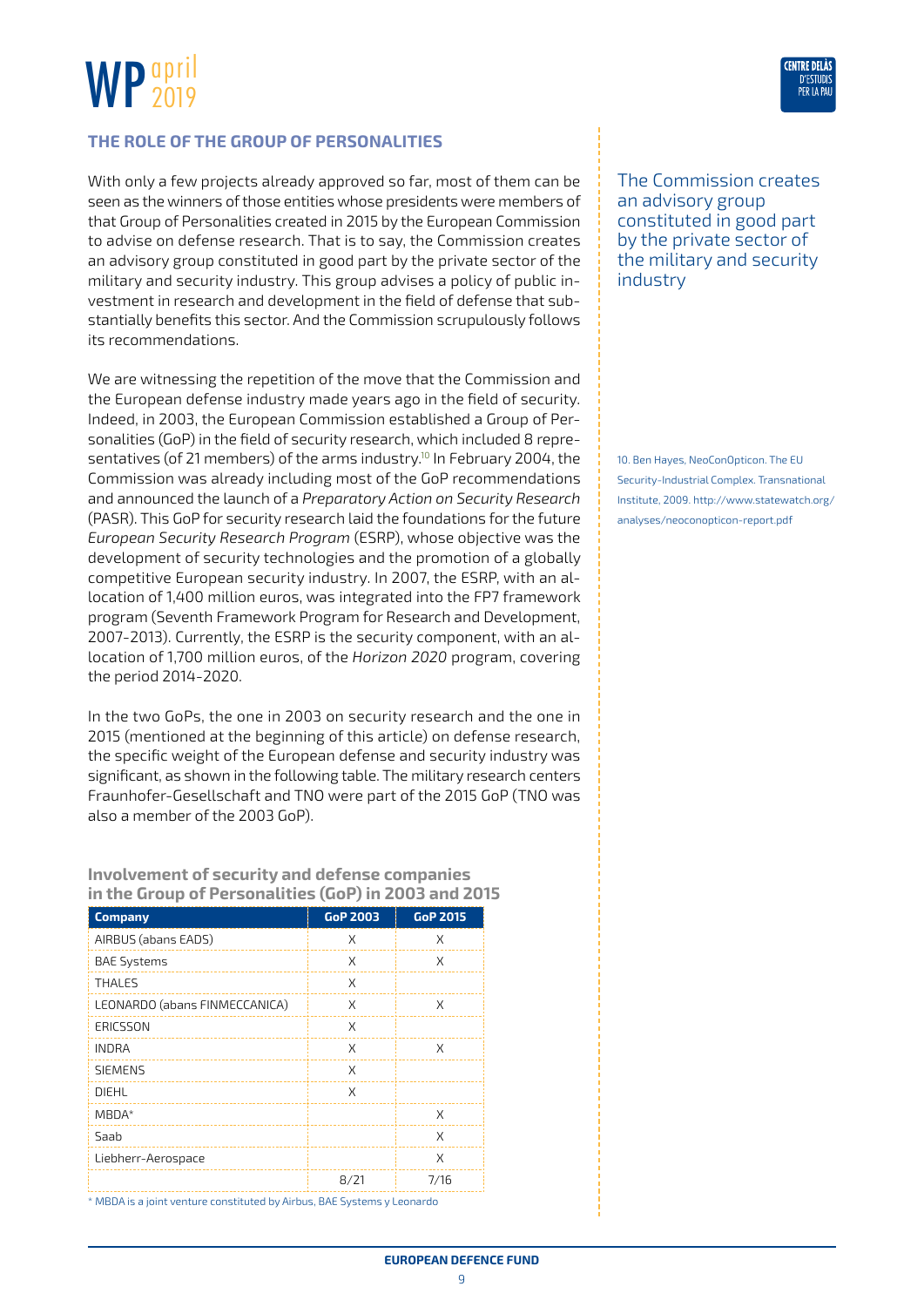#### <span id="page-9-0"></span> WP april 2019

Reviewing the participating companies in the few projects already approved, we observed significant presences: Leonardo, Indra, Airbus, Saab, MBDA, Thales, TNO, Fraunhofer-Gesellschaf.

It is easy to relate these new EU policies to the fact that, in recent years, the arms industry has been expanding its production towards security and surveillance technology. In addition to airplanes or combat tanks, currently the EU also manufactures radars, detection systems, biometric surveillance and identification devices, technology for border walls, etc.

In other words, the EU has been contributing to the European security and defense industry for years, first with grants for security research and, later, with the acquisition of patents and results of that research. But this is the first time that the EU is allocating public funds to strictly military research and encouraging the subsequent purchase of the resulting military products and technologies.

### **The Fund**

#### **General Description**

The PADR and the EDIDP represent the preamble to the implementation of the Defense Fund. The proposed financial volume for the period 2021- 2027 is 13 billion euros, to be covered by the next EU budget: 4.1 billion for research projects and 8.9 billion for development projects. In February 2019, a preliminary political agreement has been reached to regulate the Fund by the European Parliament, the Council and the Commission in the so-called tripartite negotiations.<sup>11</sup> It must now be formally approved by the European Parliament and the Council.

The text of this preliminary agreement tells us that the objectives of the Fund are:

- the promotion of the European defense industry to make it more competitive and innovative,
- $\blacksquare$  the promotion of joint investments in research and development of defense products and technologies (to improve cost-efficiency),
- $\blacksquare$  to encourage the joint purchase of defense equipment,
- the promotion of the internal market consumption of European defense technologies and products (which will increase non-dependence on non-European sources).

According to the regulatory proposal, the Fund will promote cooperation between Member States in the production of interoperable and cutting-edge defense equipment and technology. It is alleged that the current duplicity of military capabilities implies greater spending and less interoperability. The Fund will promote the joint purchase of defense equipment and will especially encourage participation in collaborative projects of small and medium enterprises (granting them higher funding rates), which will be financed mainly through grants. The Fund will cover the entire cycle: research, prototype development and model certification. Other objectives of the Fund will be the introduction of new defense products and technologies, including disruptive ones and a more efficient use of military research spending in the EU.

This is the first time that the EU is allocating public funds to strictly military research and encouraging the subsequent purchase of the resulting military products and technologies

11. Council of the European Union, Proposal for a Regulation Of The European Parliament and of the Council establishing the European Defence Fund. General Secretariat of the Council, March 1, 2019. [https://data.](https://data.consilium.europa.eu/doc/document/ST-6733-2019-REV-1/en/pdf) [consilium.europa.eu/doc/document/ST-](https://data.consilium.europa.eu/doc/document/ST-6733-2019-REV-1/en/pdf)[6733-2019-REV-1/en/pdf](https://data.consilium.europa.eu/doc/document/ST-6733-2019-REV-1/en/pdf)

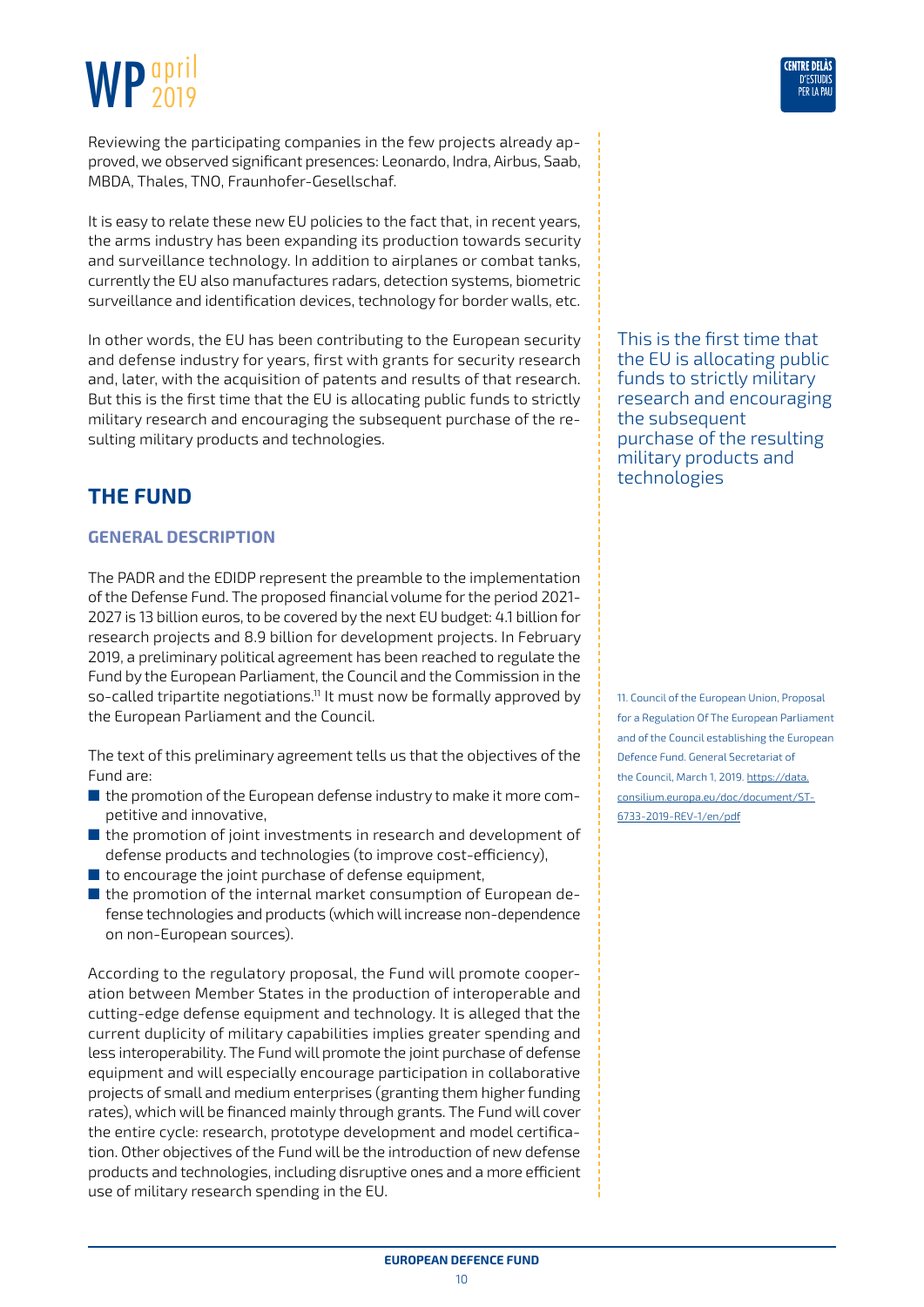



In the research and design phase, financing can reach up to 100%. In the prototype development phase, the Fund will complement the investment of the Member States by financing up to 20% of the costs. For activities beyond the prototype phase, in other words testing, qualification and certification activities, funding of up to 80% is foreseen.

|                |             | <b>EU</b> | <b>Member States</b> | <b>Subtotals</b> |
|----------------|-------------|-----------|----------------------|------------------|
| <b>PADR</b>    |             | 90        |                      | 90               |
| EDIDP          |             | 500       | 2.000                | 2.500            |
| Fund 2021-2027 | Research    | 4.100     |                      | 4.100            |
|                | Development | 8,900     | 35,600               | 44.500           |
| <b>Total</b>   |             | 13.590    | 37,600               | 51.190           |



The EU may also finance joint pre-commercial procurement by awarding grants to administrations or contracting companies. Different forms of financial agreements will be made available to Member States for the joint development and acquisition of defense capabilities.

In order for a project to be eligible for financing, it must be assumed cooperatively by a consortium of at least three entities with headquarters in at least three different member states or associated countries. At least three such entities shall not be directly or indirectly controlled, during the full implementation of the project, by the same entity, and must not control each other. This requirement will not be required for projects related to disruptive technologies for defense or projects that explore the viability of new products or technologies, activities that may be carried out by a single entity.

The Fund defines disruptive technologies for defense as those that imply a paradigm shift in the concept and direction of defense issues, replacing existing defense technologies or making them obsolete. Between 4 % and 8 % of the total budget shall be allocated to them by the Fund. The work programs will formulate the most appropriate ways to finance them. It is surprising that, for certain technologies, the requirement of cooperation between at least three entities from different Member States should be eliminated, bearing in mind that one of the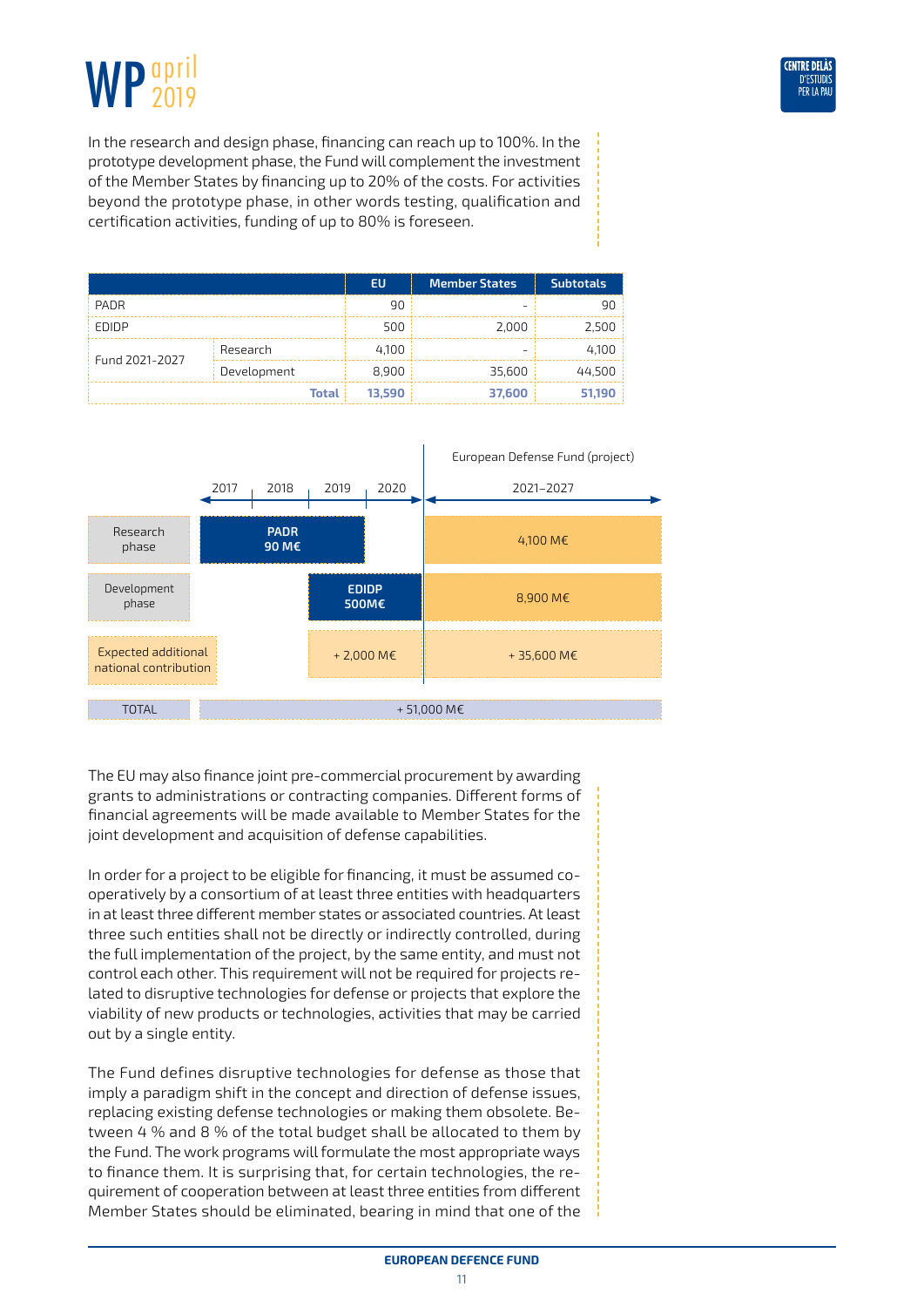objectives of the Fund is the promotion of joint investments in research and development.

The proposed regulation prohibits financing the development of lethal autonomous weapons without the possibility of human control. Yes, the development of rapid alert systems and countermeasures with defensive objectives will be fundable. According to this, it seems that it would suffice that lethal autonomous weapons have a human control mechanism to make them eligible. However, the existence of this mechanism does not guarantee its use. On the other hand, the expression "rapid alert systems and countermeasures with defensive objectives" is so imprecise that it can include a wide variety of weapons. An unequivocal drafting of prohibition would be necessary, regardless of the existence or not of a human control device.

The regulation text establishes in the Article 11-6 that projects for the development of products and technologies whose use or production are prohibited by international law will not be eligible. However, the lack of specificity of this restriction is worrisome. For example, there is a Treaty on the Prohibition of Nuclear Weapons that has not yet entered into force because it has not reached the minimum number of signatory states. This lack of specificity in the regulation of the Fund could serve as a justification to subsidize a project related to nuclear weapons.

It stipulates that only entities established in the EU or in partner countries and not controlled by third countries, or by legal entities in third countries, can qualify for funding. Under certain circumstances (which the text does not specify), subsidiaries established in the EU of companies from third countries will be eligible for financing, provided that certain conditions are met that ensure that the security and defense interests of the EU and its Member States are not compromised and. This disposition seems an open door to the participation of non-European industry. And it does not seem very consistent with the objective of achieving an autonomous European technological base.

According to the proposal, the Commission will be the one deciding on the implementation of the work program and in awarding decisions. The Commission will be assisted by a committee composed of the Member States ("the Committee"). The EU financing will be granted based on competitive calls for proposals in accordance with the Regulation 2018/1046 of the European Parliament and the Council. However, in exceptional circumstances (which are also unspecified), EU funding may be awarded to a project without a call for proposals. Which we do not believe is the optimal way to avoid situations of corruption or privileges.

The agreement provides for the Commission to appoint independent experts to assist in the ethical scrutiny and the evaluation of the proposals. The Committee will be informed annually about the list of experts, but will not be made public. They will be chosen based on their skills, experience and knowledge. They will be EU citizens of the largest possible number of Member States and will be selected from calls addressed to Ministries of Defense and subordinate agencies, other related government agencies, research institutes, universities, business associations or companies in the defense sector. They will not evaluate or advise on matters where they have a conflict of interest, in particular regarding their current position. There is a Treaty on the Prohibition of Nuclear Weapons that has not yet entered into force because it has not reached the minimum number of signatory states. This lack of specificity in the regulation of the Fund could serve as a justification to subsidize a project related to nuclear weapons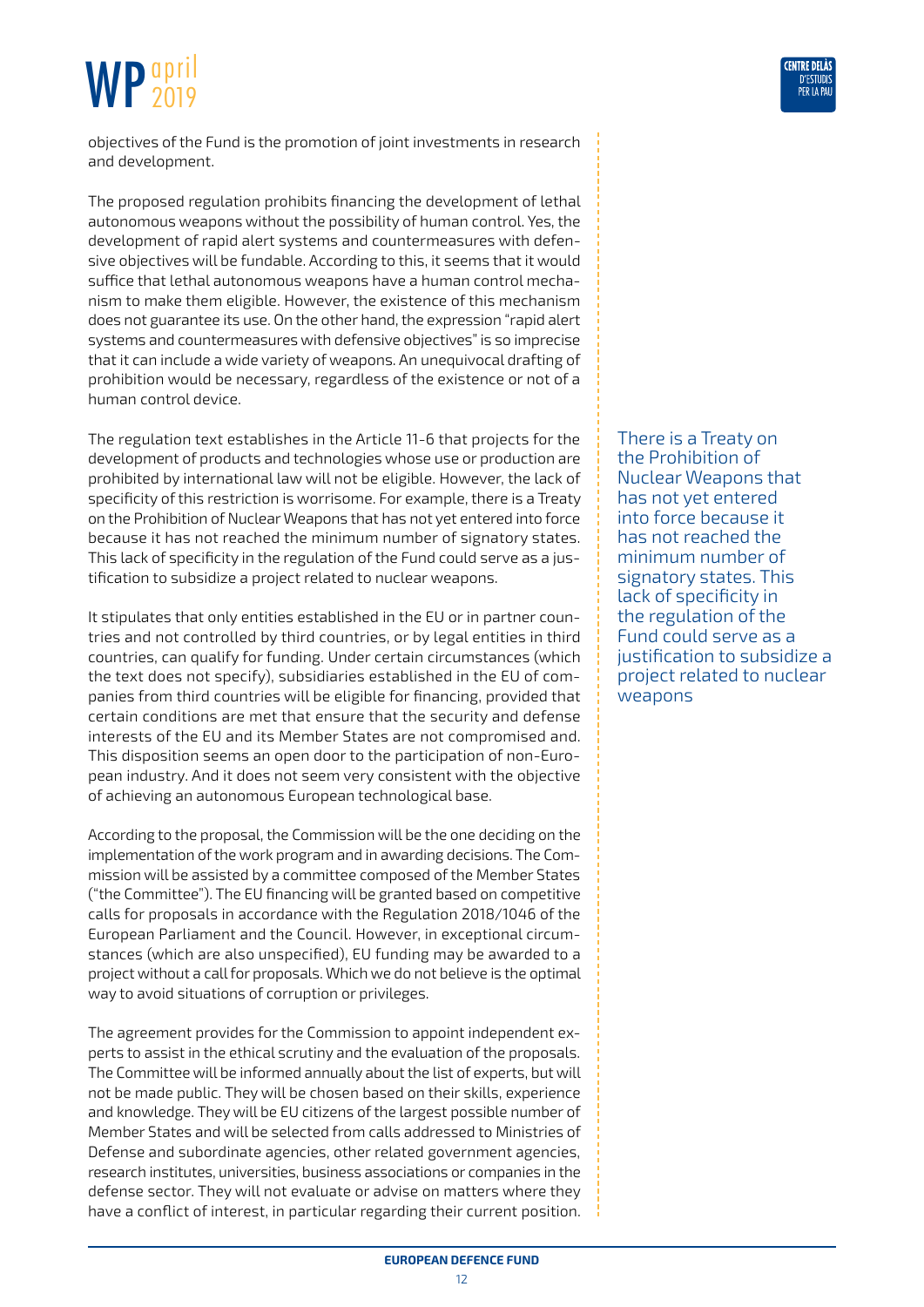This proposal of regulation does not avoid the revolving door phenomenon. Since the text refers to the current roles of independent experts, but not to possible future roles. The revolving door concept can be defined as the transfer between the senior posts of the Administration and the private sector. In the case, between Ministries of Defense, subordinate agencies and related government agencies and the defense and security industry. It is notorious that the revolving door phenomenon is much more entrenched in the field of the defense sector than in other industrial areas. On the other hand, the defense industry will participate again in making decisions that affect its own interests, in other words, in the selection of projects presented by the sector's own companies, ethical review, and consideration.

After evaluating the proposals with the help of independent experts, the Commission has to select the projects that will be financed by the Fund. The Member States will be informed of the results of the evaluation, the list of the selected projects and the progress of these projects.

The Fund's regulatory document states that, in the prototype phase, Member States normally decide on the consolidation of their investment and initiate the process of purchasing future defense products or technologies. For this reason, in this specific phase, the Member States approve commitments such as cost sharing. To ensure the credibility of their commitment, the EU assistance under the Fund's coverage will normally not exceed 20% of the eligible costs, with the rest being borne by the national funding of each Member State. In other words, the financing of this phase by the Fund will have a predictable multiplier effect: the total expenditure will be 5 times the amount contributed by the Fund.12 The agreement already contemplates, in the criteria for granting aid by the Fund, the commitment of the Member States to co-finance the development projects. So much that, as an eligibility criteria for a project to be eligible, the consortium submitting it must show that the costs of an activity that are not covered by Union funding will be covered by other means of financing, such as the contributions of the Member States and associated countries or the co-financing of entities (Article 23).

It is expected that the EU share of 20% for prototype development projects can be increased in two cases: when the recipient consortium is composed of at least 10-15% of SMEs and when the project is framed in the context of the PESCO (Permanent Structured Cooperation). In any case, the additional bonus shall not exceed 35% (Article 14).

According to the Fund's preliminary agreement, the defense sector has to cover specific indirect costs, such as security costs. This justifies the establishment of a flat rate of 25% of the total eligible direct costs, to pay indirect costs. As an alternative, the eligible indirect costs can be determined in accordance with the usual cost accounting practices of the recipient.

To ensure that the funded projects will contribute to the competitiveness and efficiency of the European defense industry, the agreement considers important that Member States provide themselves with the final product or use the technology jointly, by organizing their supply processes together, particularly through the use of a central purchasing agency.

12. European Comission, "Fondo Europeo de Defensa: 5 500 millones de euros anuales para impulsar las capacidades de defensa de Europa", Press-release, June 7, 2017. [http://europa.eu/rapid/press-release\\_IP-](http://europa.eu/rapid/press-release_IP-17-1508_es.htm)[17-1508\\_es.htm](http://europa.eu/rapid/press-release_IP-17-1508_es.htm)

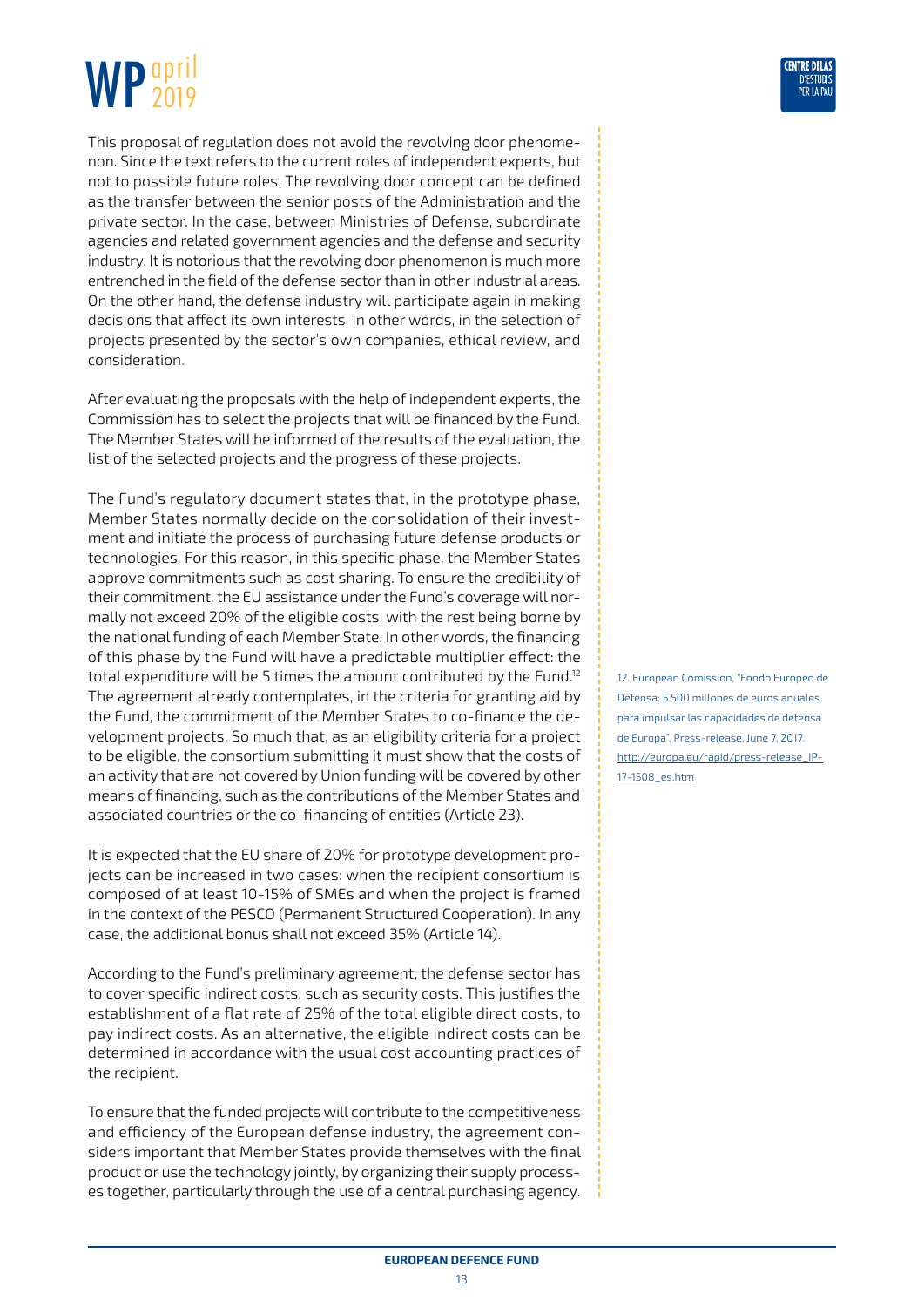#### WP april 2019

The award criteria for development projects must take into account that the member states commit themselves politically or legally to, jointly, using, possessing or maintaining the resulting defense product or technology.

The *European Defence Agency* will participate as an invited observer in the committee that will assist the Commission, provide its point of view and experience. The *European External Action Service* will also be invited to collaborate.

The implementation of the Fund is linked to the will to constitute a European armed force. In fact, those projects that are carried out in the context of the Permanent Structured Cooperation (PESCO) may, if eligible, receive an additional co-financing premium of 10%.13 And, on the other hand, as expected, it is also part of the EU's foreign policy. According to the proposed regulation of the Fund, projects should be in line with the priorities of the Common Foreign and Security Policy (CFSP) or related to NATO.

The EU will not have intellectual property over the products or technologies resulting from the funded projects, unless EU support is provided through public procurement. The results will be the property of the recipients that generated them. The justification, according to the proposed regulation of the Fund, is based on subsidizing only the phases of research and development of defense products and technologies. That is to say that with public funds the previous activities necessary for the production and commercialization of products will be financed, but the profit obtained from the sale will be exclusively in the private sector.

#### **Subsidy of the projects**

For a project to be eligible for financing, it must be related to one or more of the following activities:

- *a*) activities with the objective of creating, consolidating and improving knowledge, products and technologies, including disruptive technologies, that can obtain significant effects in the area of defense;
- *b*) activities that aim to increase interoperability and resilience, including secure production and exchange of data, mastering crucial defense technologies, enhancing security of supply or enabling the effective exploitation of results or defense products or technologies;
- *c*) studies, for example, on the viability of new or improved technologies, products, services or processes;
- *d*) design of a product, tangible or intangible component or defense technology and definition of the technical specifications with which that design has been developed, which may include tests to reduce risks in an industrial environment;
- *e*) the development of a product model, tangible or intangible component or defense technology, that can present the performance of said element in an operating environment (prototype system);

#### The implementation of the Fund is linked to the will to constitute a European armed force

13. European Comission, "Presupuesto de la UE para el período 2021-2027: la Comisión acoge con satisfacción el acuerdo provisional relativo al futuro Fondo Europeo de Defensa", Press-release, February 20, 2019. [http://europa.eu/rapid/press](http://europa.eu/rapid/press-release_IP-19-1269_es.htm)[release\\_IP-19-1269\\_es.htm](http://europa.eu/rapid/press-release_IP-19-1269_es.htm)

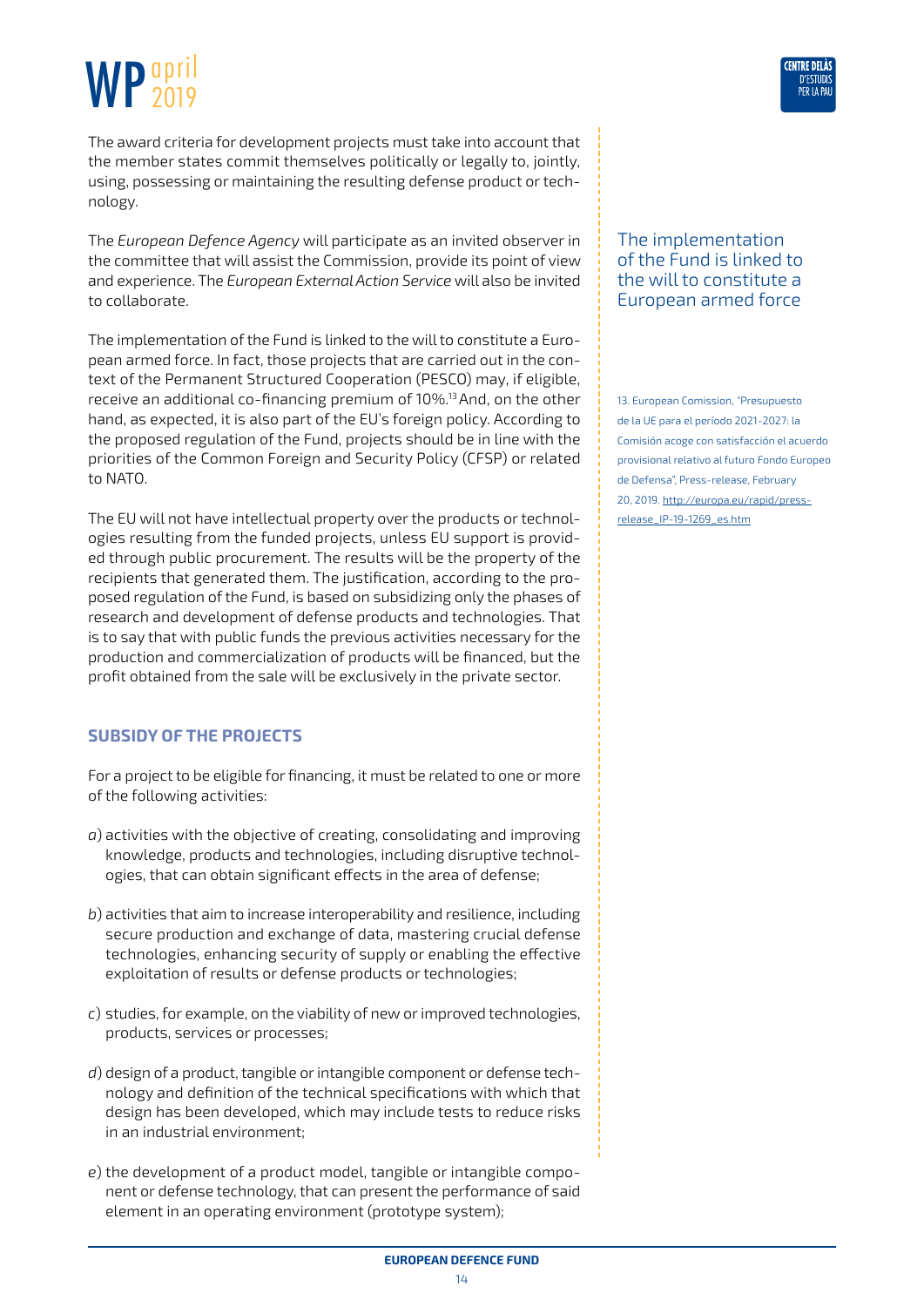

- *f*) testing of a product, tangible or intangible component or defense technology;
- *g*) the qualification of a product, tangible or intangible component or defense technology;
- *h*) certification of a product, tangible or intangible component or defense technology;
- *i*) the development of technologies or goods that increase efficiency throughout the life cycle of defense products and technologies.

According to the proposed regulation of the Fund, this will be implemented through annual work programs in accordance with Article 110 of the Financial Regulation.

Except for the part of the work program dedicated to disruptive technologies for defense applications, the research topics and project categories will cover products and technologies in the areas of:

- *a*) preparation, protection, deployment and sustainability;
- *b*) information management and command, control, communication, computers, intelligence, surveillance and recognition (C4ISR), cyberdefense and cybersecurity;
- *c*) combat and effectors.

#### **Contextualization of the Fund**

The budget of the Fund will not be the only part destined to the military sphere. In fact, according to the preliminary agreement, the Fund will complement other EU programs proposed by the Commission, in particular the 6,500 million euros of the Connecting Europe Facility, aimed at improving the strategic transport infrastructures of the EU to adapt them to military mobility and the proposal of a new Horizon Europe program of research and innovation, of 100 billion euros. The Horizon Europe program is designed for research in general, but the agreement quoted clearly indicates that part of the program is expected to be allocated to military research.

The implementation of the Fund, if finally approved, will have a negative impact on other EU budgets. The EU's overall budget proposed by the Commission for the period 2021-2027 is 1.135 billion euros. According to a press release from the Commission in May 2018,<sup>14</sup> it is necessary to increase funding for new and urgent Union priorities and this will entail cuts in other chapters. According to the Commission, it is currently appropriate to invest in areas such as research and innovation, youth, the digital economy, border management, security and defense. And it proposes that the financing of the common agricultural policy and the cohesion policy (which includes the long-term integration of migrants) be reduced, in both cases around 5%. Priority will therefore be given to areas such as border management, security and defense that will not result in the social welfare of the European population.

The budget of the Fund will not be the only part destined to the military sphere

14. European Comission, "Presupuesto de la UE: la Comisión propone un presupuesto moderno para una Unión que proteja, empodere y vele por la seguridad", Pressrelease, May 2, 2018. [http://europa.eu/](http://europa.eu/rapid/press-release_IP-18-3570_es.htm) [rapid/press-release\\_IP-18-3570\\_es.htm](http://europa.eu/rapid/press-release_IP-18-3570_es.htm)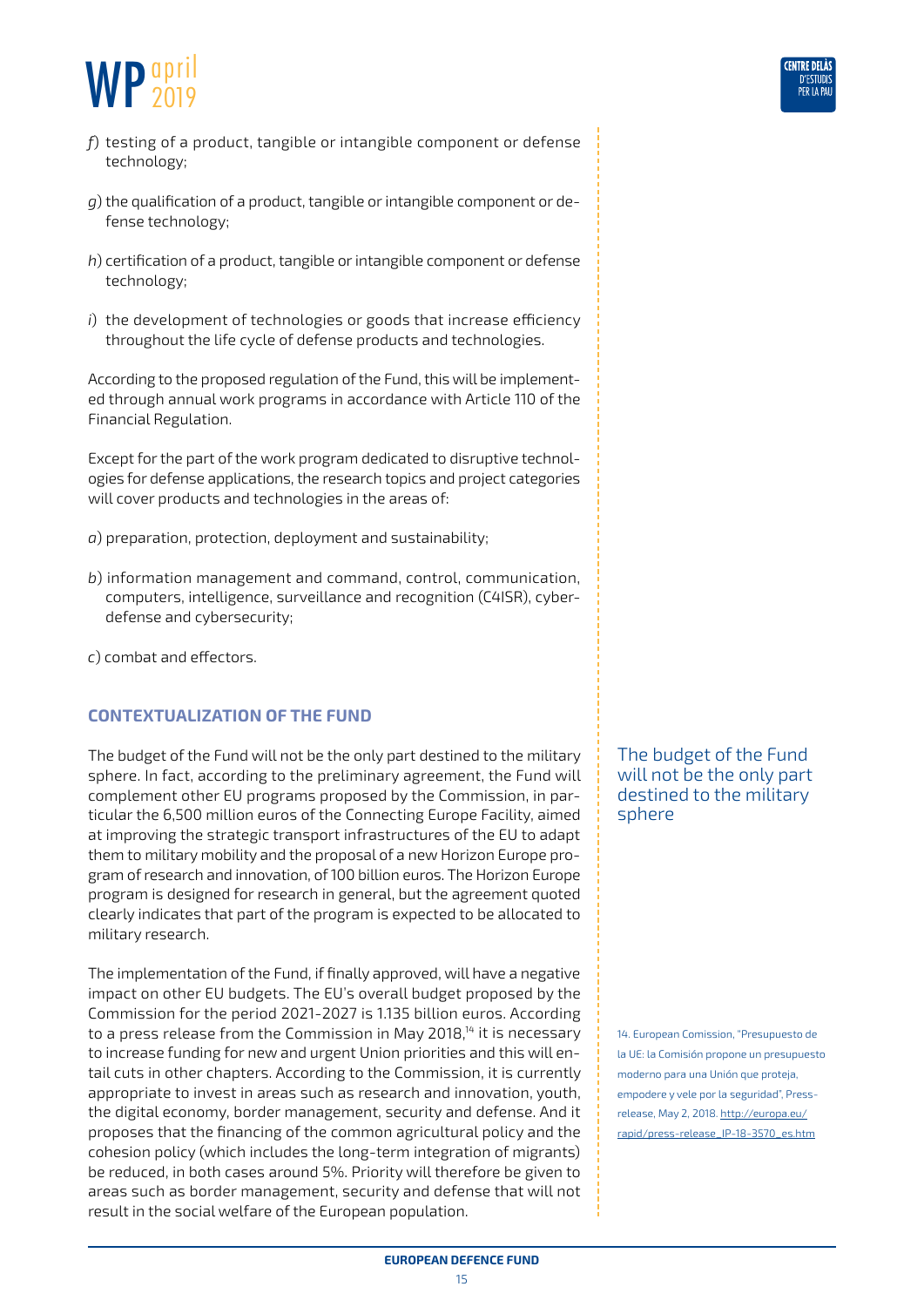<span id="page-15-0"></span>

It is clear that the proposal for the regulation of the Fund has an unmistakable interest in encouraging the consumption of military equipment by the Member States. Repeatedly, it affirms the convenience of promoting an internal market of products and defense technology. Furthermore, an eligibility criteria for a development project to obtain a grant will consist of recipients demonstrating that member states have jointly committed to use, possess or maintain the final product or technology, as stipulated in Article 24 of the regulation proposal.

It is also evident that the regulation text has the desire to favor the research and development of disruptive technologies. This decision is, at least, disturbing, because it can lead to obtaining more deadly and unpredictable weapons. Gunpowder was, at the time, a disruptive technology since it supposed a radical change in the formulation of warfare.

Member States' contributions will imply a significant increase in defense expenditure in national budgets, possibly to the detriment of social sectors. The Commission has already stated that this is its intention with regard to the Union's budgets. Overall, European defense spending (of the Member States and the EU) will experience a substantial increase.

The execution of the Fund will mean the culmination of the masterful move that the European defense and security sector has been carrying out since the last decade. Public funds will subsidize research (100% of the costs in charge by the EU) and development (20% by the EU and the rest by the Member States) of military products and technology. The defense industry will carry out this investigation, will keep the intellectual property of the resulting defense material and technology and will sell those results to the member states that, according to the regulations of the Fund, will have committed themselves to it. A process absolutely analogous to the one that, in the past decade, subsidized research in security technology. The defense and security companies are selling this security technology to both EU states and third countries to which the European Union is outsourcing immigration control. And the justification for all this is, according to the proposal of regulation of the Fund, that the situation in the regions close to Europe is unstable and that the EU faces the emergence of new threats, such as cyber attacks and other more conventional challenges. On the one hand, it is highly doubtful that protection against cyber attacks requires military equipment. We do not understand why the management of cybersecurity should fall on military rather than civilian hands. On the other hand, it can be assumed that the instability in countries neighboring Europe referred to in the regulation text is related to immigration. Immigration coming from countries in armed conflicts that are encouraged and maintained by weapons exports from the EU, and from countries where poverty forces its inhabitants to emigrate.

The European security and defense industry is influencing and participating in the decisions on EU defense policy. The leaders of the Union have repeatedly invited the military industrial sector to be part of the bodies that design the guidelines for the community security and defense policies.